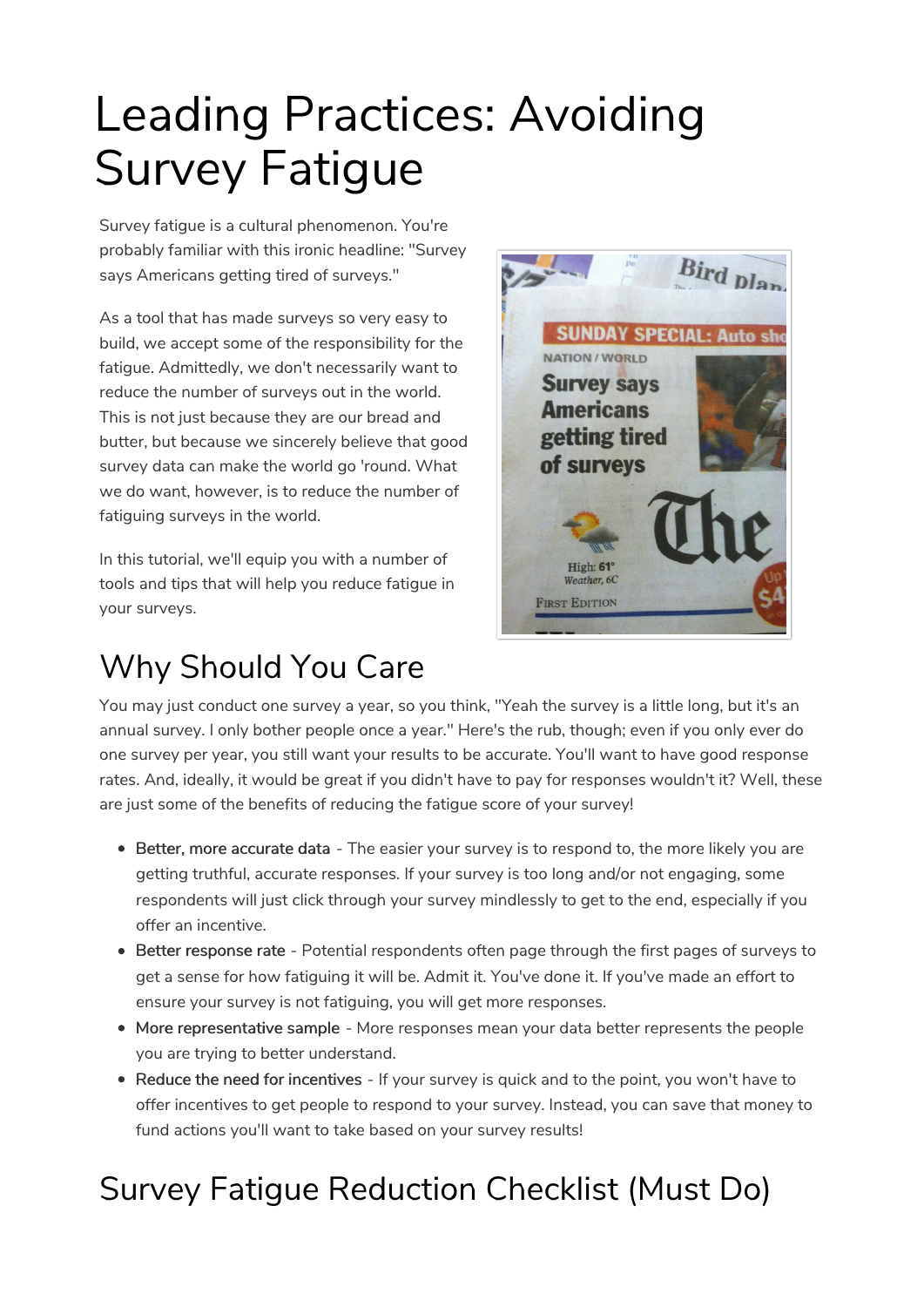We've created this checklist for you to run through each time you build a survey. Think of these like required tasks to review during and after each survey build. You'll be doing your part in the battle against cultural survey fatigue!

### $\Box$  Take the Survey Yourself

This is our best and simplest advice. Put yourself in a potential respondent's shoes and ask yourself, "Is this survey too long?" If you hesitate to answer then, it probably is. Remember, you built the survey. You are both familiar with it *and* invested in it. It will be easier for you to respond to than someone who is neither familiar nor invested.

Remember to respond to your survey on various devices. What is fatiguing on a desktop might be very different than what is fatiguing on a mobile device.

## Ask Yourself "What will I do with the data?"

"How many questions is too many?" This is one of the most common questions we are asked when it comes to survey fatigue. Unfortunately, there are no hard and fast rules. Because every potential survey respondent is different and each person's experience will differ depending on the survey topic, the day of the week, or the time of day that they respond to the survey, it's impossible to come up with a magic threshold that will apply to all surveys and all survey audiences.

Eliminating questions will certainly reduce potential fatigue, however, because there is no magic threshold, the better question you should be asking yourself is "What will I do with the data?" Take the survey and ask yourself this question before answering each question in the survey. If you cannot answer this question then the survey question needs to go!

### Invite Others to Take Your Survey

Once you've made a pass through your survey, it's time to ask others to respond to the survey and send along feedback. It is a good idea to have a variety of people test; some that are more and some that are less invested in the project. If you include some project stakeholders, this might also give you an opportunity to persuade stakeholders to allow you to remove some of their pet questions that are bogging down the survey.

Check out our tool for inviting others to test!

Do Not Ask Questions You Already Know the Answer To

This is a hard and fast rule. When you ask questions you already know the answer to, you'll effectively be wasting your respondent's time, whether they know it or not. Nothing leads to more survey fatigue and abandonment than the feeling that your time is not being respected.

Check out our Prepopulation Tutorial to learn how to stop asking questions you already know the answer to.

## Use Logic

Using logic you can ensure that the survey is relevant to each survey respondent. We have logic that will conditionally show both pages and questions only to the relevant respondents. We also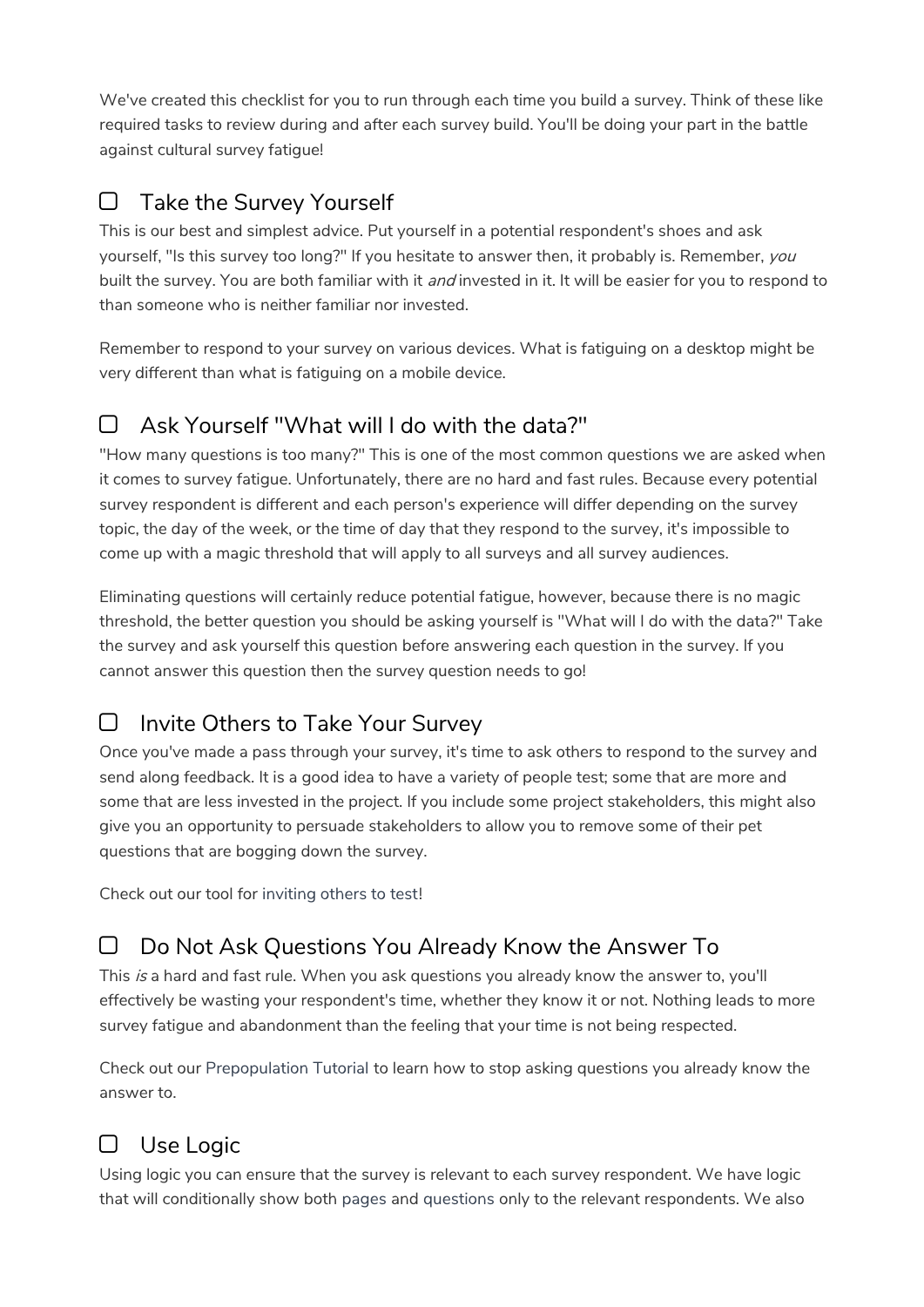have skip and disqualify logic to jump respondents over entire sections of your surveys. Piping logic will allow you to repeat previously-collected data later in the survey. All of these logic tools will allow you to tailor your survey to each respondent to keep them engaged!

If you are new to setting up Alchemer Logic check out our Getting Started with Logic Tutorial!

### $\Box$  Use Open-Text Questions Sparingly

Open-text questions are very fatiguing for survey respondents. If you use open-text questions, use them sparingly AND make sure that you act on this very expensive data.

#### Avoid Grid Questions

Grid questions should only be used if you wish for your survey respondents to make comparisons. For example, in the below question survey respondents are implicitly making comparison across the various ice cream brands listed in the rows. If this is not the purpose of your grid question, it is best not to use them.

Packing a bunch of questions in a grid to save space and make your survey "seem" shorter will not serve you in the long run; grid questions are very fatiguing and can lead respondents to abandon your survey or, worse, give you bad data.

|                    | <b>Very Dissatisfied</b>                      | <b>Dissatisfied</b> | Neutral |           | Satisfied Very Satisfied |
|--------------------|-----------------------------------------------|---------------------|---------|-----------|--------------------------|
| Dairy Cream        |                                               |                     | ∩       | ∩         |                          |
| <b>Tasty Treat</b> | ( )                                           |                     | ∩       | ∩         | ( )                      |
| Wholesome          |                                               |                     | ∩       | ∩         |                          |
| <b>Sugar Cow</b>   | $($ )                                         |                     | ∩       | ∩         | ∩                        |
| Ice Dream          |                                               |                     | ∩       | ∩         |                          |
| Jill's             | $\left( \begin{array}{c} \end{array} \right)$ | Ω                   | ∩       | ∩         |                          |
| Mike and Sammy's   |                                               |                     | ∩       | ∩         |                          |
| <b>Cold Cream</b>  |                                               |                     | ∩       | ∩         | ( )                      |
| Homemade           |                                               |                     | ◯       | $\subset$ |                          |

## Other Tips for Reducing Survey Fatigue

Once you've made it through the Must Do Survey Fatigue Reduction Checklist you hopefully have a much shorter, less fatiguing survey. If you are still concerned about your survey's fatigue potential, below are a couple of tips that might help ameliorate survey fatigue.

#### Organize your Survey by Topic